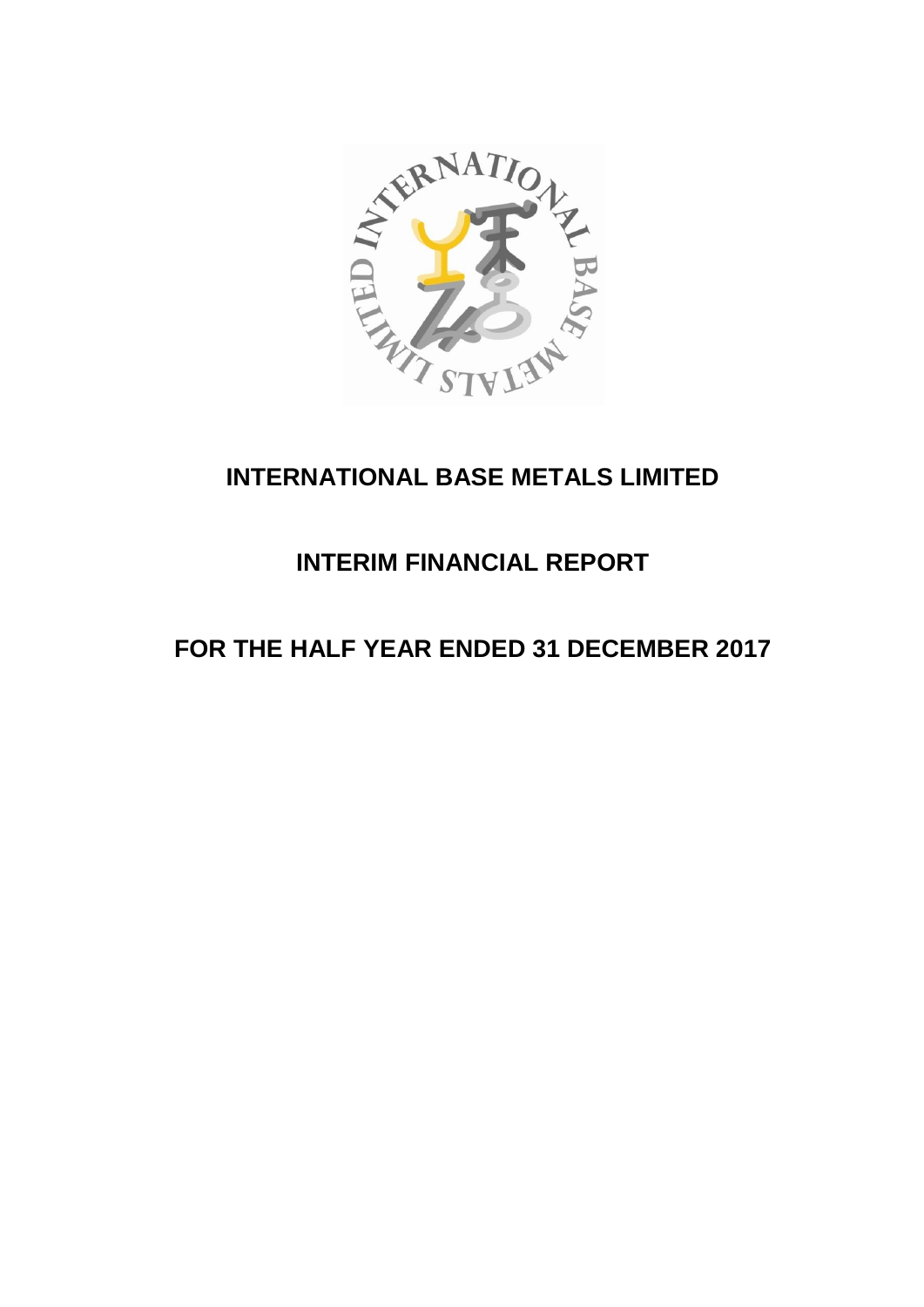# **Contents**

# **Page**

| <b>Directors' Report</b>                                                                 |    |
|------------------------------------------------------------------------------------------|----|
| <b>Consolidated Statement of Profit or Loss and Other</b><br><b>Comprehensive Income</b> | 5  |
| <b>Consolidated Statement of Financial Position</b>                                      | 6  |
| <b>Consolidated Statement of Changes in Equity</b>                                       | 7  |
| <b>Consolidated Statement of Cash Flows</b>                                              | 8  |
| <b>Notes to the Consolidated Financial Statements</b>                                    | 9  |
| <b>Directors' Declaration</b>                                                            | 14 |
| <b>Independent Review Report</b>                                                         | 15 |
| <b>Auditor's Independence Declaration</b>                                                | 17 |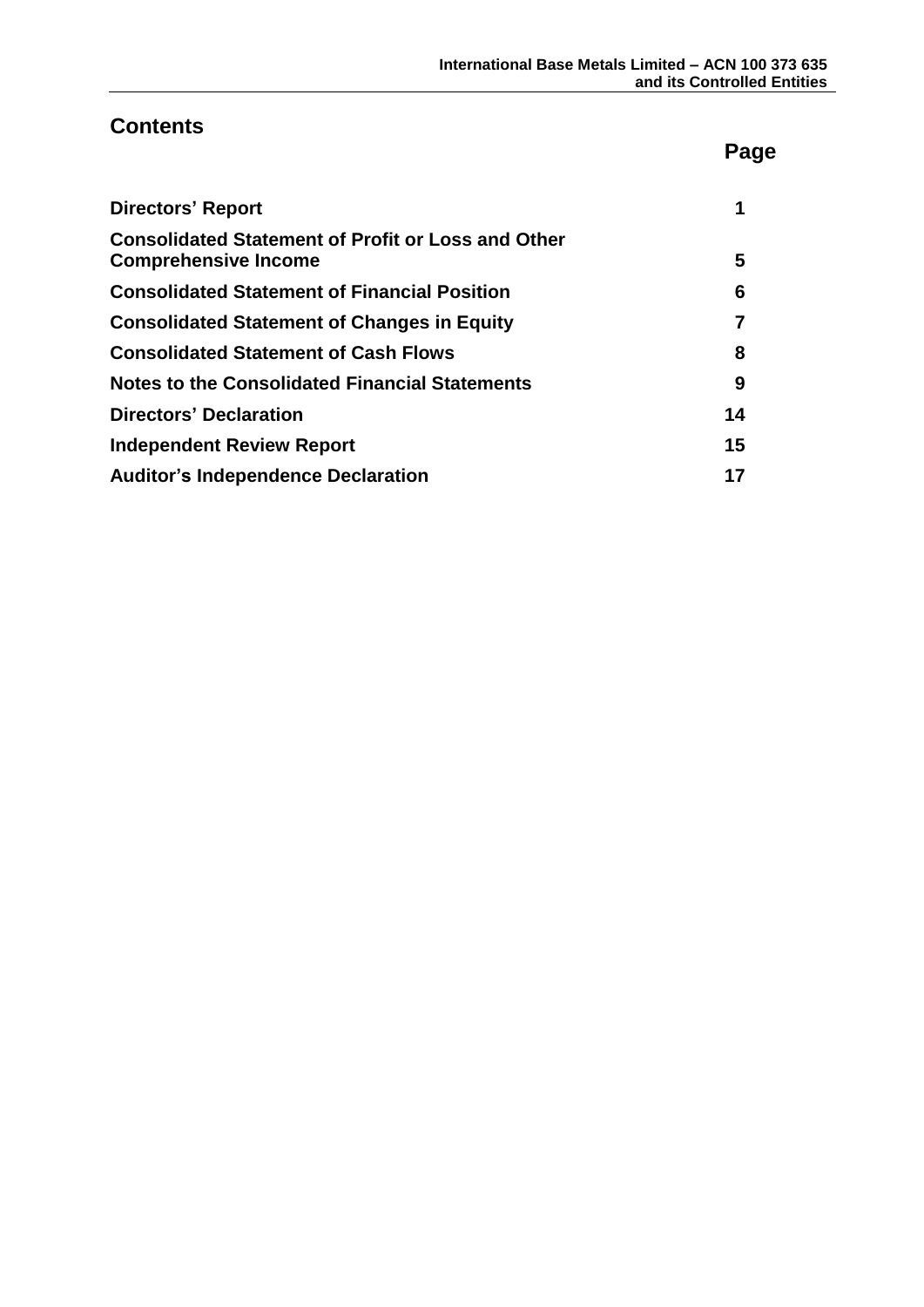# **Directors' Report**

Directors present their consolidated report on International Base Metals Limited, ("the Company"), and its controlled entities for the half year ended 31 December 2017 ("the period" or "the half-year").

# **Directors**

The names of Directors who held office during or since the end of the half year:

Mr Hugh Ian Thomas, Non-executive Director and Chairman Dr Kenneth John Maiden, Non-Executive Director Mr Rui Liu, Non-executive Director Mr Zhehong Luo, Non-executive Director Mr Jinhua Wang, Non-executive Director Mr Qiang Chen, Alternate Non-executive Director to Mr Zhehong Luo Mr Xianwu Deng, Alternate Non-executive Director to Mr Jinhua Wang

# **Company Secretary**

John Stone B.Ec.

## **Chief Financial Officer**

Barry Neal B.Ec

## **Principal Activities**

The principal activity of the entity during the period was the continued exploration for economic base metal and gold resources both within Australia and internationally with a specific focus on copper in Namibia.

# **Operating Results**

The net loss after tax of the consolidated entity for the half-year was \$2,509,482 (2016: corresponding period a loss of \$924,813). The loss for the current half year includes the impairment of a financial asset of \$1,198,824 as a result of the fair value options being valued at nil value. Refer to Note 8 - 'Events Subsequent to Reporting Date'. All exploration expenditure during the period was expensed. MGL is yet to commence production.

# **Dividends**

No dividends were paid during the period and no recommendation is made as to payment of dividends.

# **Review of Operations**

### **Macquarie Gold Limited**

Macquarie Gold Limited (MGL) Adelong Gold Project in southern NSW is currently in care and maintenance pending a decision on a mill upgrade. Refer to the Macquarie Gold website [www.macquariegold.com.au](http://www.macquariegold.com.au/) for further details.

As disclosed under 'Significant Changes in the State of Affairs, on 24 December 2017 a binding term sheet was signed with Macquarie Gold Limited to acquire all the issued shares in this entity.

### **Namibian Copper Project**

The Omitiomire copper project, held by IBML's wholly-owned Namibian-registered subsidiary, Craton Mining & Exploration (Pty) Ltd ('Craton'), is the Company's main copper asset.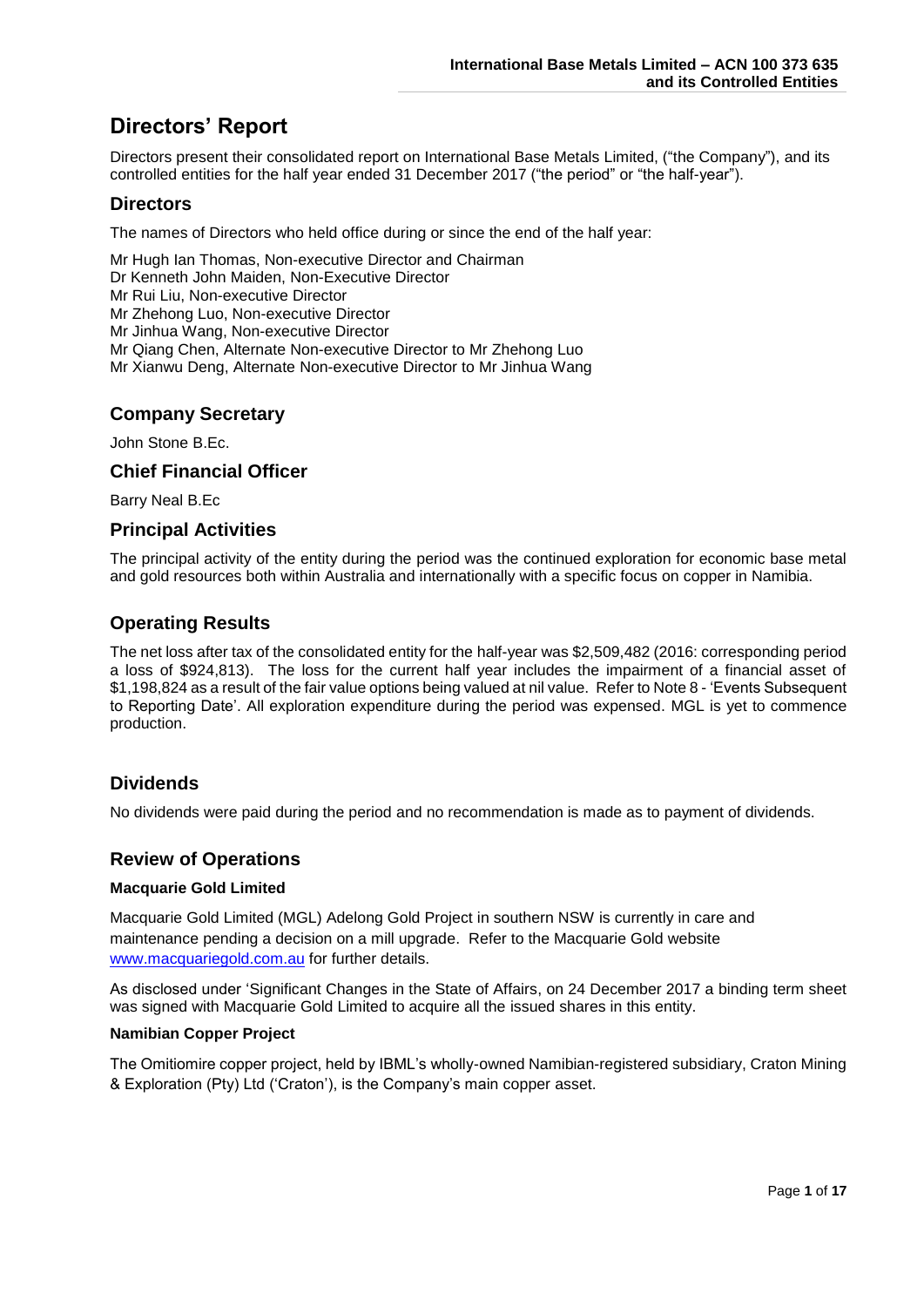# **Review of Operations**

## Mining Licence

The Namibian Ministry of Mines and Energy (MME) had previously stated that a Mining Licence would be issued once Craton had distributed 5% equity shareholding to previously disadvantaged persons or entity in Namibia.

- Craton has signed an agreement to sell 10% of its equity to a Namibian company, Tradeport Holdings, for Namibian Dollars N\$50 million (approx. A\$5 million) payable in tranches.
- In December 2017, the MME issued ML197, covering the Omitiomire project area, to Craton.

The first and second tranches due under the Tradeport agreement have not been received at the date of this report.

Please refer to 'Events subsequent to the end of the reporting period'.

## Farm Access

The farm Omitiomire has been sold. Craton is in the process of negotiating an access agreement with the new owner.

## Mini Mining

- To comply with the MME requirement for expeditious mine development, Craton plans initial development of a small "mini-mining" operation, to bring the project into production quickly and at low cost.
- The "mini mining" scenario targets higher grade oxide copper within the top 11m of the Pan area of the Omitiomire deposit.
- Craton is currently preparing a Project Charter prior to appointing a Project Development team.
- The current schedule has a life of mine of 3.5 years, with unquantified extensions to the south, at depth and in other pits. The planned pit contains 431,000 tonnes (t) of ore at 0.93% Cu and 185,000t of waste.
- Processing is expected to have a recovery of 89% and produces an average of 84.7t of copper cathode per month.
- Mini Mining is planned to lead to a full scale sulphide copper mining project during or after the 3.5 year period.

### Tenements and Exploration

- In the absence of a clear timetable to development of the Omitiomire Project during the past two years, Craton had continued to cut costs through relinquishing exploration tenements, cutting exploration programs, retrenching staff and terminating contracts.
- Craton has retained EPL3589 (Ekuja), which surrounds ML197, and has relinquished EPL4150 (Seeis).
- No exploration field work was conducted during the period under review.

## **Other Projects**

The Company has remained a passive minority partner in exploration programmes on tenements south of Cobar in New South Wales ('NSW').

## **Share Issues**

A share based payment of \$380,911 being 13,603,963 ordinary shares was made to a Director in lieu of consulting service provided. The issue price of the shares was determined by reference to the most recent off market share transfer.

No other capital has been raised in the current half-year.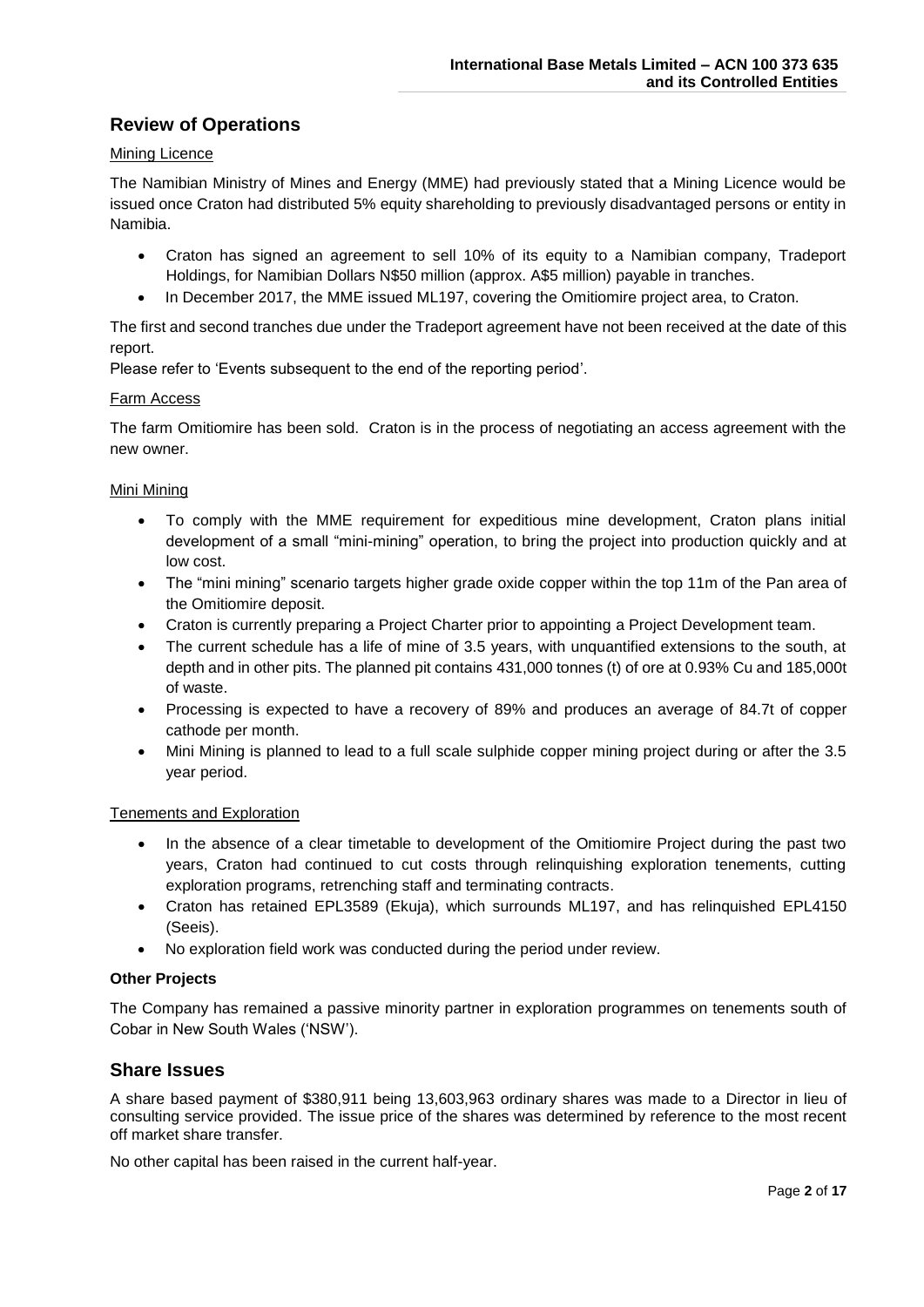## **Shares and options on issue**

There were 557,762,504 ordinary shares on issue at 31 December 2017 there were no outstanding options.

# **Significant Changes in the State of Affairs**

On 17 November 2017 Subscription and Shareholders agreements were signed with Atlantic Tradeport Holdings (Proprietary) Limited for this Namibian entity to subscribe for 10% of the shares in Craton Mining and Exploration (Proprietary) Limited (Craton) for a consideration of N\$50 million (approx. A\$5 million) which will provide significant impetus for the development of the Omitiomire Copper Project.

Tradeport is to subscribe for shares in Craton in tranches for new shares to be issued as subscriptions amount are received.

The first tranche subscription of N\$10 million (approx. A\$1 million) is to be paid within 30 days of the signing of the agreement, with the second tranche of N\$20 million (A\$2 million) to be paid at the time the Omitiomire Mining licence has been issued and access to the farm has been concluded and the third tranche of N\$20 million (A\$2 million) to be paid when Craton orders the heavy equipment for the commencement of mining operations. The first tranche of N\$10 million (approx. A\$1 million) was not received by the due date.

On 24 December 2017 a binding term sheet was signed with Macquarie Gold Limited to acquire all the issued shares in this entity to be settled with the issue of 131,550,000 ordinary shares in IBML equivalent to the issue of 2.1925 to each MGL shareholder.

The offer is subject to 100% acceptance by MGL shareholders and also a loan facility agreement from IBML to MGL being executed.

In the opinion of the Directors, there were no other significant changes in the state of affairs of the consolidated entity that occurred during the period not otherwise disclosed in this report or the financial report.

## **Events subsequent to the end of reporting period**

On 15 January 2018 the acquisition of Macquarie Gold Limited (MGL) was completed with 131,550,000 ordinary fully paid shares issued to MGL shareholders. MGL and this company's subsidiary Challenger Mines Pty Ltd are now fully owned subsidiaries of IBML.

A loan facility agreement was also signed with MGL with the total of all secured loans including accrued interest capped at \$10 million.

The Head Office of MGL in Sydney was closed on 31 January 2018 and moved to IBML's Head office in Chatswood.

The fair value of the 20 million MGL options issued to IBML and the 30 million options originally issued to MGL shareholders exercisable at \$0.375 and expiring on 15 July 2019 have been assessed as having nil value and thus impaired. These options were cancelled according to a resolution of the Board. A binding term sheet was signed with Macquarie Gold Limited on 24 December 2017 to acquire all the issued shares and options.

As per the Subscription and Shareholders agreements signed with Atlantic Tradeport Holdings (Proprietary) Limited the first tranche subscription of N\$10 million (approx. A\$1 million) and the second tranche of N\$20 million (A\$2 million) have not been paid by the due dates. Legal action is now being taken for recovery of the amount owing under the agreement.

There are no other matters or circumstances which have arisen since the end of the financial period which significantly affected or may significantly affect the operations of the entities, the results of those operations, or state of affairs of the entities in future financial periods.

# **Expected future developments**

The Craton Omitiomire Copper Project envisages mining the oxide ore at the rate of 10,000 per month will commence following the signing of a subscription agreement with Atlantic Tradeport Holdings (Proprietary) Limited.

It is planned to further develop the Adelong gold mine in Southern New South Wales, which is owned by Macquarie Gold Limited's subsidiary Challenger Mines Pty Ltd in order to bring this mine into full production.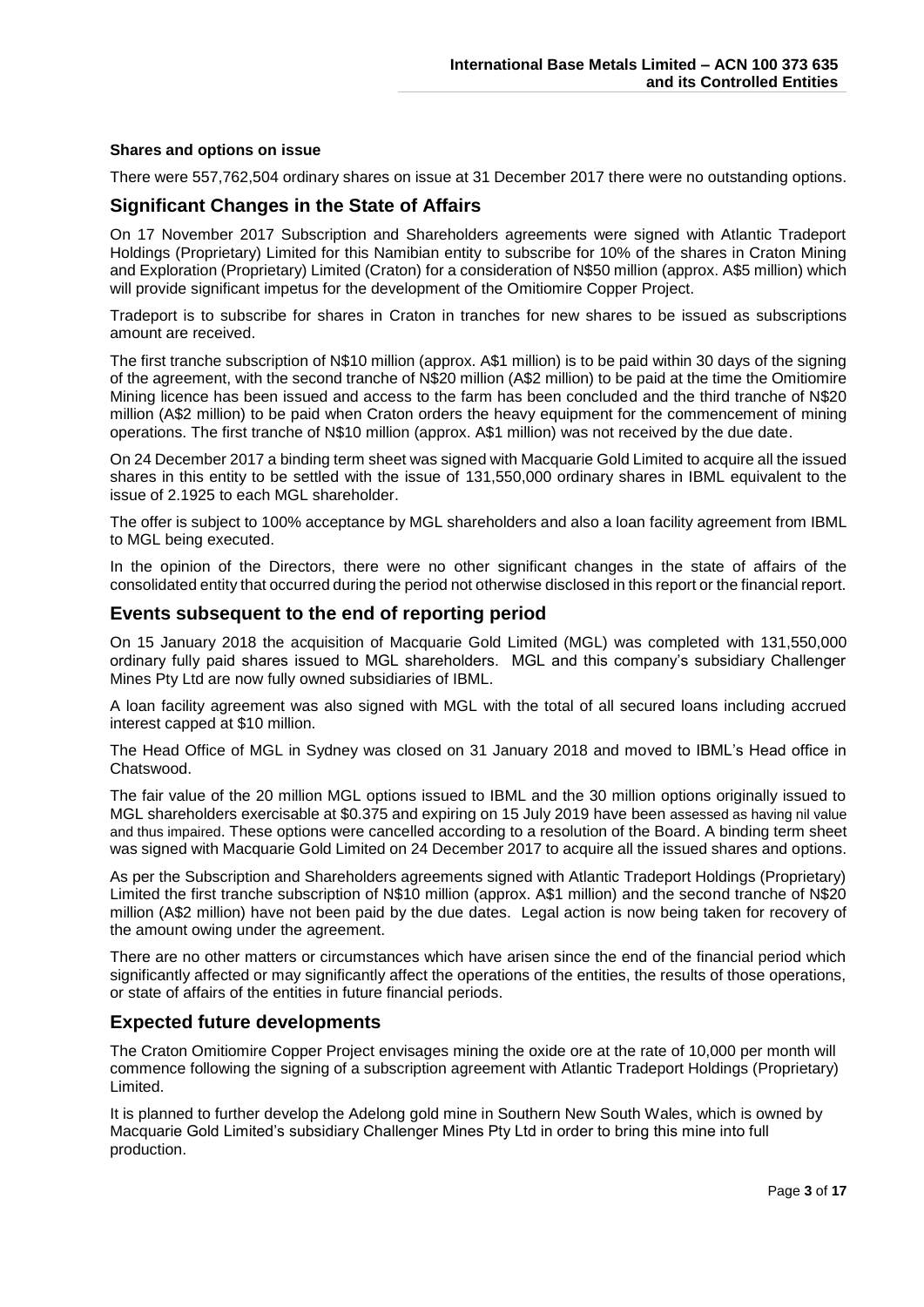IBML remains committed to actively evaluating other projects with the aim of proceeding with a transaction that provides liquidity/listing for shareholders.

## **Environment Regulation**

The consolidated entity's operations are presently subject to environmental regulation under the laws of the Commonwealth of Australia and Namibia. The consolidated entity is at all times in full environmental compliance with the conditions of its licences.

## **Proceedings on behalf of the Company**

No person has applied to the Court under section 237 of the Corporations Act 2001 for leave to bring proceedings on behalf of the Company, or to intervene in any proceedings to which the Company is a party, for the purpose of taking responsibility on behalf of the Company for all or part of those proceedings. No proceedings have been brought or intervened in on behalf of the Company with leave of the Court under section 237 of the Corporations Act 2001.

## **Auditor's Independence**

A copy of the independence declaration by the lead auditor under Section 307C of the Corporations Act is included on page 16 of this financial report.

Signed on 7 March 2018 in accordance with a resolution of the Board of Directors

Hugh Ian Thomas Chairman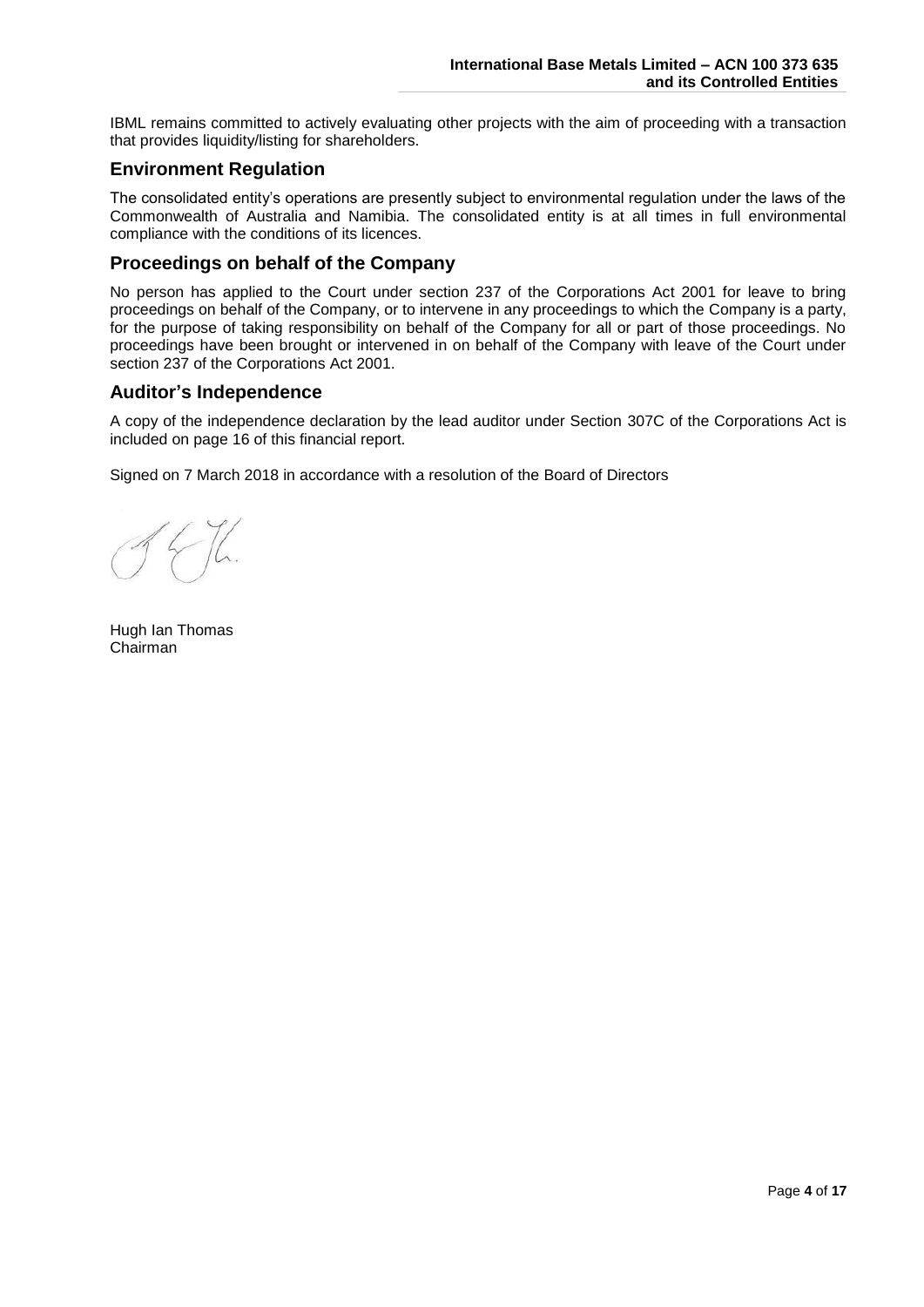# **Consolidated Statement of Profit or Loss and Other Comprehensive Income For the Half-Year ended 31 December 2017**

|                                                                                                             | <b>Note</b>    | <b>Half Year ended</b> |                   |
|-------------------------------------------------------------------------------------------------------------|----------------|------------------------|-------------------|
|                                                                                                             |                | 31 Dec 2017<br>\$      | 31 Dec 2016<br>\$ |
| <b>Revenue</b>                                                                                              | $\overline{c}$ | 58,613                 | 94,260            |
| <b>Expenditure</b>                                                                                          |                |                        |                   |
| Administrative expenses                                                                                     |                | (392, 947)             | (318, 359)        |
| <b>Exploration expenses</b>                                                                                 |                | (232, 319)             | (160, 072)        |
| Depreciation and amortisation expense                                                                       |                | (42, 976)              | (27, 699)         |
| Consultants' expense                                                                                        |                | (412, 179)             | (60, 990)         |
| Financial and legal advice                                                                                  |                | (37, 417)              | (37, 878)         |
| Occupancy expenses                                                                                          |                | (18, 502)              | (20, 832)         |
| Contribution to Craton Foundation                                                                           |                | (28, 608)              | (28, 423)         |
| Employee benefits expense                                                                                   |                | (74, 092)              | (112, 596)        |
| Impairment of financial asset                                                                               |                | (1, 198, 847)          |                   |
| Share of loss from associate                                                                                | 6              | (130, 208)             | (251, 612)        |
| Loss before income tax                                                                                      |                | (2,509,482)            | (924, 201)        |
| Income tax (expense)                                                                                        |                |                        | (612)             |
| Loss for the period                                                                                         |                | (2,509,482)            | (924, 813)        |
| <b>Other Comprehensive income</b>                                                                           |                |                        |                   |
| Exchange differences on translation of foreign operations                                                   |                | 9,123                  | 105,659           |
| <b>Total Other Comprehensive income</b>                                                                     |                | 9.123                  | 105,659           |
| Total Comprehensive (Loss) for the half-year attributable to<br>owners of International Base Metals Limited |                | (2,500,359)            | (819, 154)        |
| Basic loss per share (cents)                                                                                |                | (0.46)                 | (0.17)            |
| Diluted loss per share (cents)                                                                              |                | (0.46)                 | (0.17)            |

*The above Consolidated Statement of Profit or Loss and Other Comprehensive Income should be read in conjunction with the accompanying notes.*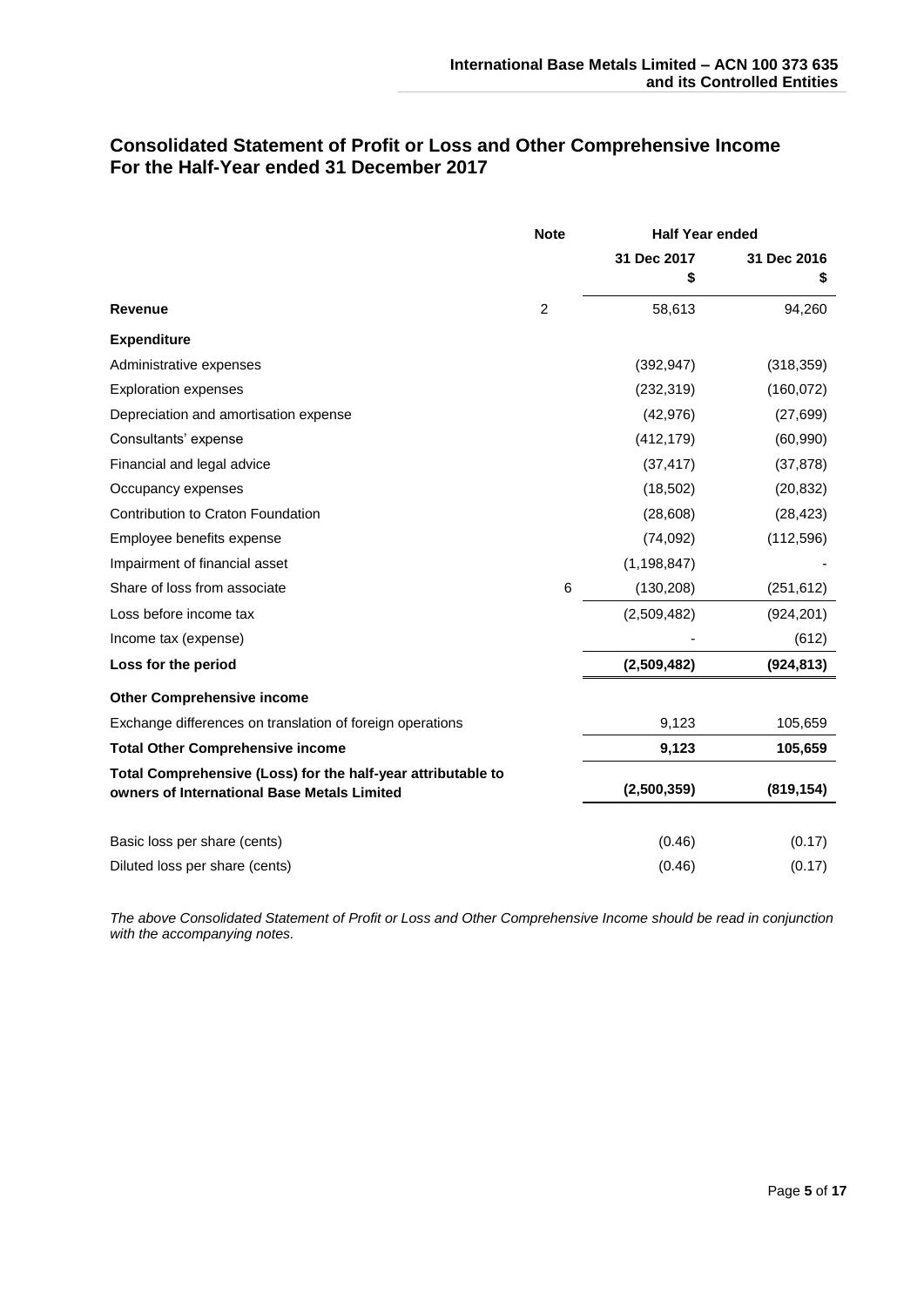# **Consolidated Statement of Financial Position As at 31 December 2017**

|                                     | <b>Note</b> | 31 Dec 2017    | 30 Jun 2017<br>\$ |
|-------------------------------------|-------------|----------------|-------------------|
| <b>Current Assets</b>               |             |                |                   |
| Cash and cash equivalents           |             | 3,536,877      | 4,379,080         |
| Trade and other receivables         |             | 72,221         | 23,722            |
| <b>Total Current Assets</b>         |             | 3,609,098      | 4,402,802         |
| <b>Non-current Assets</b>           |             |                |                   |
| Investment in associate entity      | 6           | 8,058,834      | 8,189,042         |
| Available-for-sale financial assets |             | 40,782         | 40,782            |
| <b>Financial assets</b>             |             |                | 1,198,824         |
| Property, plant and equipment       |             | 54,286         | 58,738            |
| <b>Total Non-current Assets</b>     |             | 8,153,902      | 9,487,386         |
| <b>Total Assets</b>                 |             | 11,763,000     | 13,890,188        |
| <b>Current Liabilities</b>          |             |                |                   |
| Trade and other payables            |             | 174,198        | 184,370           |
| Short-term provisions               |             | 61,742         | 51,810            |
| <b>Total Current Liabilities</b>    |             | 235,940        | 236,180           |
| <b>Total Liabilities</b>            |             | 235,940        | 236,180           |
| <b>Net Assets</b>                   |             | 11,527,060     | 13,654,008        |
| <b>Equity</b>                       |             |                |                   |
| Issued capital                      | 5           | 68,080,943     | 67,707,532        |
| Reserves                            |             | (1,755,561)    | (1,764,684)       |
| <b>Accumulated losses</b>           |             | (54, 798, 322) | (52, 288, 840)    |
| <b>Total Equity</b>                 |             | 11,527,060     | 13,654,008        |

*The above Consolidated Statement of Financial Position should be read in conjunction with the accompanying notes.*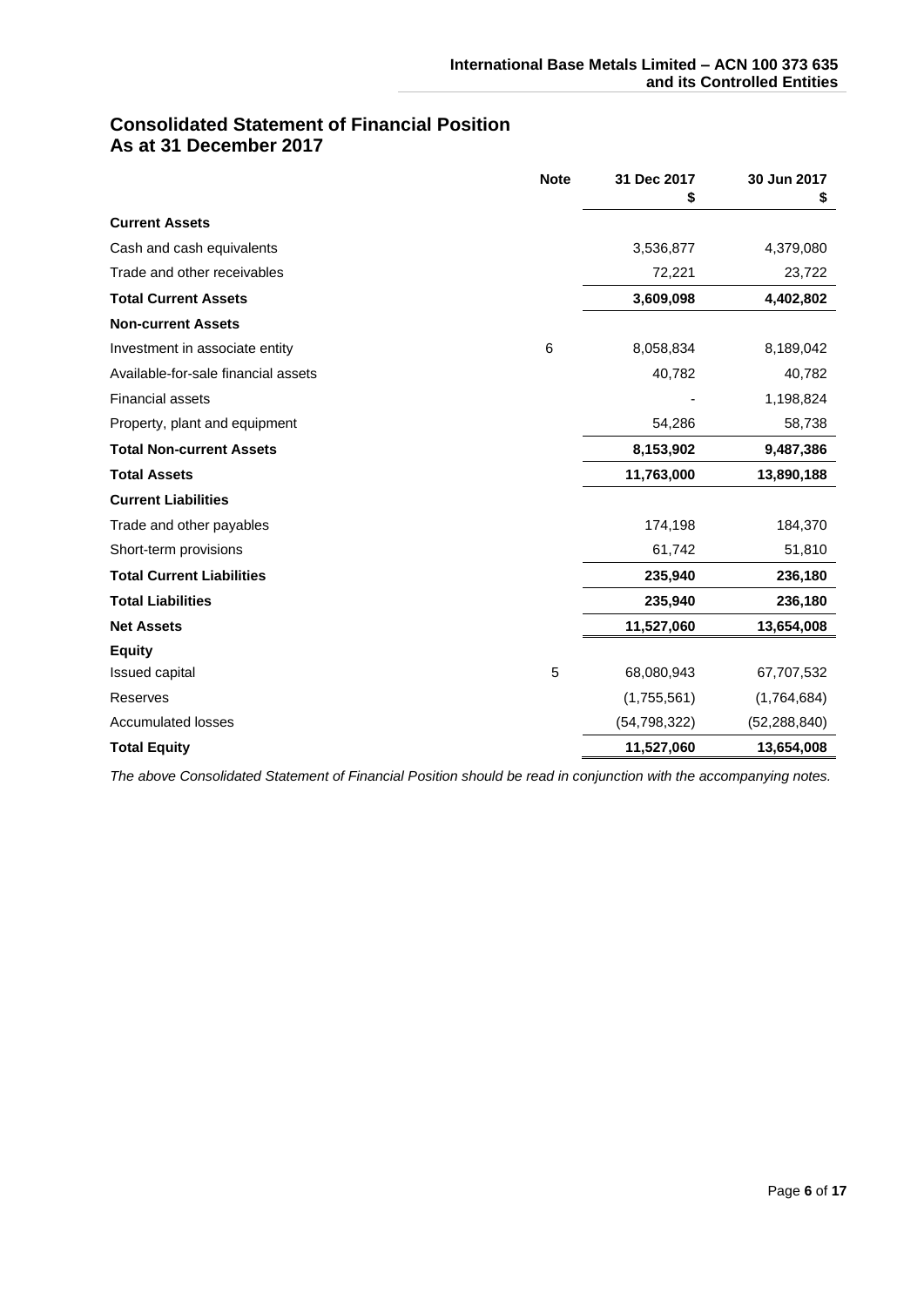# **Consolidated Statement of Changes in Equity For the Half-Year ended 31 December 2017**

|                                                                                  | <b>Contributed</b><br><b>Equity</b><br>\$ | <b>Reserves</b><br>\$ | <b>Accumulated</b><br>losses<br>\$ | <b>Total Equity</b><br>\$ |
|----------------------------------------------------------------------------------|-------------------------------------------|-----------------------|------------------------------------|---------------------------|
| Balance at 1 July 2016                                                           | 67,707,532                                | (1,858,567)           | (50, 400, 608)                     | 15,448,357                |
| Loss for the half year                                                           |                                           |                       | (924, 813)                         | (924, 813)                |
| Other comprehensive income                                                       |                                           | 105,659               |                                    | 105,659                   |
| <b>Total Comprehensive loss for the</b><br>half-year                             |                                           | 105,659               | (924, 813)                         | (819, 154)                |
| <b>Balance at 31 December 2016</b>                                               | 67,707,532                                | (1,752,908)           | (51, 235, 421)                     | 14,629,203                |
| Balance at 1 July 2017                                                           | 67,707,532                                | (1,764,684)           | (52, 288, 840)                     | 13,654,008                |
| Loss for the half year                                                           |                                           |                       | (2,509,482)                        | (2,509,482)               |
| Other comprehensive income                                                       |                                           | 9,123                 |                                    | 9,123                     |
| <b>Total Comprehensive loss for the</b><br>half-year                             |                                           | 9,123                 | (2,509,482)                        | (2,500,359)               |
| Transactions with owners, in their<br>capacity as owners, and other<br>transfers |                                           |                       |                                    |                           |
| Share based payment made during the<br>period net of share issue costs           | 373,411                                   |                       |                                    | 373,411                   |
| <b>Total transactions with owners</b>                                            | 373,411                                   |                       |                                    | 373,411                   |
| <b>Balance at 31 December 2017</b>                                               | 68,080,943                                | (1,755,561)           | (54, 798, 322)                     | (11,527,060)              |

*The above Consolidated Statement of Changes in Equity should be read in conjunction with the accompanying notes.*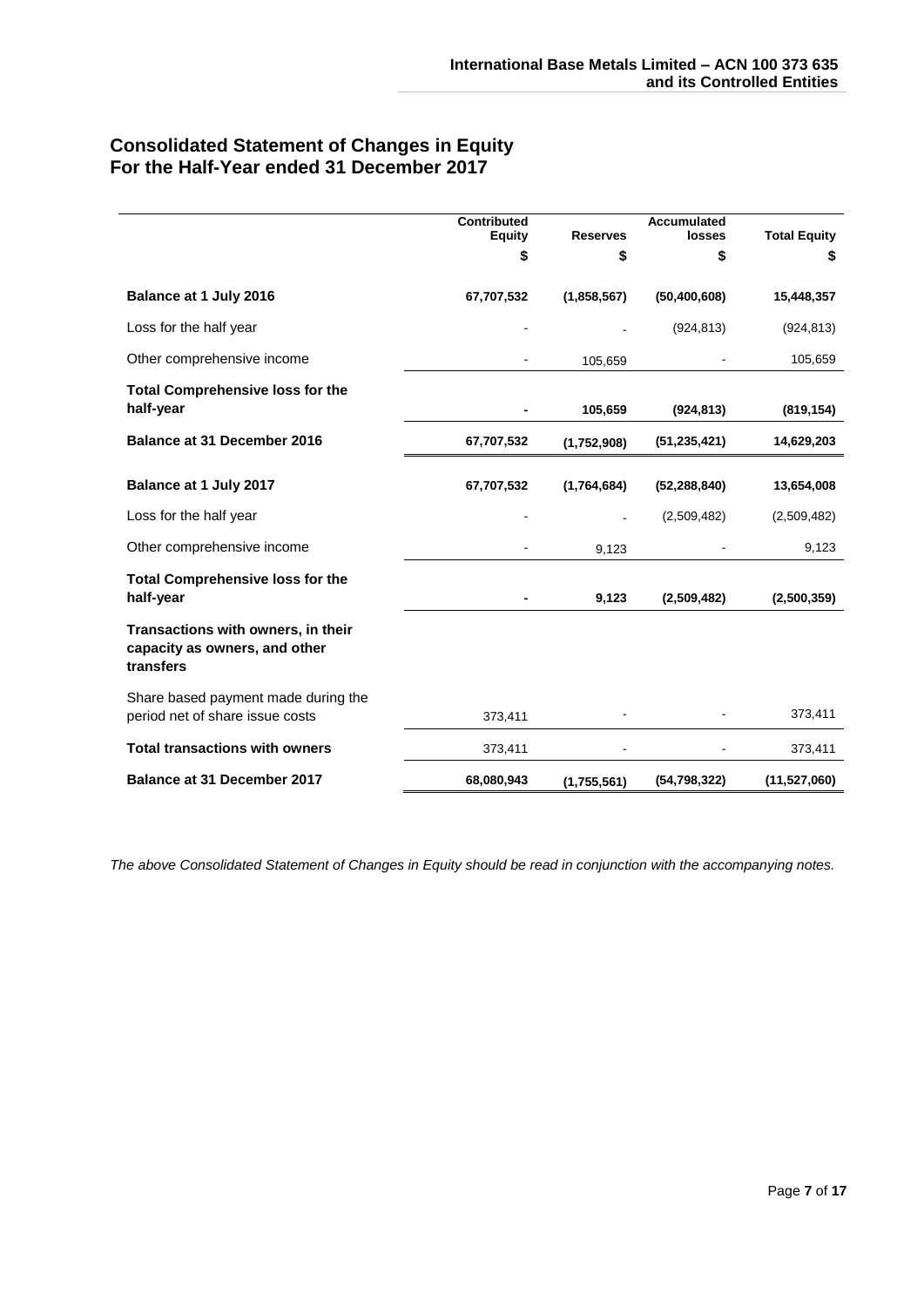# **Consolidated Statement of Cash Flows For the Half-Year ended 31 December 2017**

|                                                         | <b>Note</b> | <b>Half Year ended</b> |             |
|---------------------------------------------------------|-------------|------------------------|-------------|
|                                                         |             | 31 Dec 2017            | 31 Dec 2016 |
|                                                         |             | \$                     | \$          |
| Cash flow from operating activities                     |             |                        |             |
| Receipts from customers                                 |             |                        |             |
| Payments to suppliers and employees                     |             | (624, 697)             | (711, 596)  |
| Payments for exploration expenditure                    |             | (232, 319)             | (160, 071)  |
| Income tax paid                                         |             |                        | (3,220)     |
| Interest received                                       |             | 60,286                 | 113,517     |
| Net cash (outflow) from operating activities            |             | (796, 730)             | (761, 370)  |
| Cash flows from investing activities                    |             |                        |             |
| Proceeds from the sale of property, plant and equipment |             |                        | 38,221      |
| Purchase of property, plant and equipment               |             | (37, 973)              |             |
| Proceeds from liquidation of investments                |             |                        | 16,885      |
| Investment in associates                                |             |                        | (5,000,001) |
| Net cash (outflow) from investing                       |             | (37, 973)              | (4,944,895) |
| Cash flows from financing activities                    |             |                        |             |
| Cost of share issue                                     |             | (7,500)                |             |
| Net cash (outflow) from financing activities            |             | (7,500)                |             |
| Net (decrease) in cash held                             |             | (842, 203)             | (5,706,265) |
| Cash at beginning of the period                         |             | 4,379,080              | 10,637,213  |
| Cash at end of the period                               |             | 3,536,877              | 4,930,948   |

The above Consolidated Statement of Cash Flows should be read in conjunction with the accompanying notes.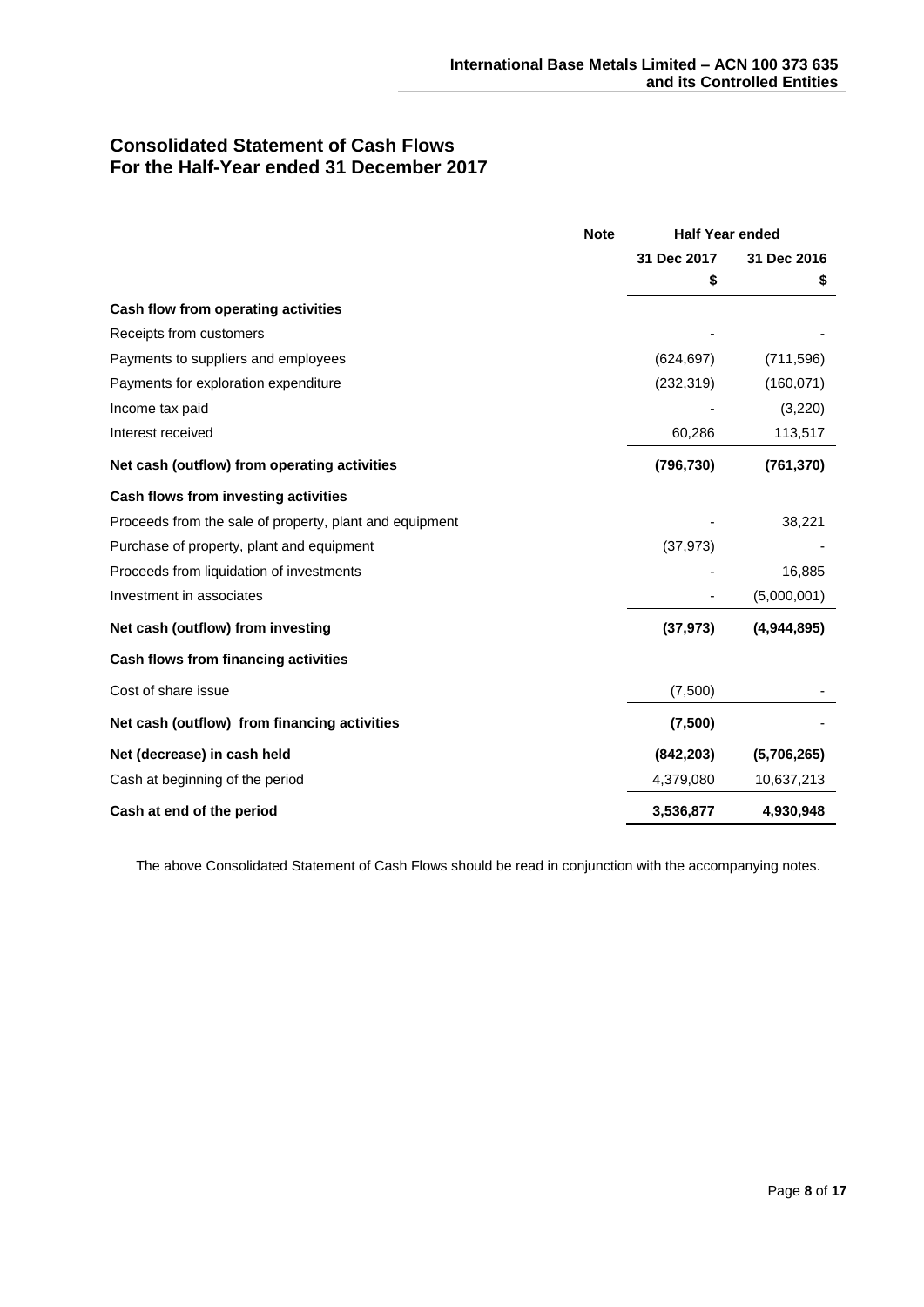## **NOTE 1: STATEMENT OF SIGNIFICANT ACCOUNTING POLICIES**

#### **a. Basis of Preparation**

These general purpose interim financial statements for half-year reporting period ended 31 December 2017 have been prepared in accordance with requirements of the *Corporations Act 2001* and Australian Accounting Standard AASB 134: *Interim Financial Reporting*. The Group is a for-profit entity for financial reporting purposes under Australian Accounting Standards.

This interim financial report is intended to provide users with an update on the latest annual financial statements of International Base Metals Limited and its controlled entity (referred to as the "consolidated group" or "group"). As such, it does not contain information that represents relatively insignificant changes occurring during the half-year within the Group. It is therefore recommended that this financial report be read in conjunction with the annual financial statements of the Group for the year ended 30 June 2017, together with any public announcements made during the following half-year.

#### **b. Accounting Policies**

The same accounting policies and methods of computation have been followed in this interim financial report as were applied in the most recent annual financial statements.

#### **c. Principles of Consolidation**

The consolidated financial statements incorporate all of the assets, liabilities and results of the parent International Base Metals Limited and all of the subsidiaries (including any structured entities). Subsidiaries are entities the parent controls. The parent controls an entity when it is exposed to, or has rights to, variable returns from its involvement with the entity and has the ability to affect those returns through its power over the entity. A list of subsidiaries is provided in Note 9.

The assets, liabilities and results of all subsidiaries are fully consolidated into the financial statements of the Group from the date on which control is obtained by the Group. The consolidation of a subsidiary is discontinued from the date that control ceases. Intercompany transactions, balances and unrealised gains or losses on transactions between Group entities are fully eliminated on consolidation. Accounting policies of subsidiaries have been changed and adjustments made where necessary to ensure uniformity of the accounting policies adopted by the Group.

#### **d. Investments in Associates**

An associate is an entity over which the Group has significant influence. Significant influence is the power to participate in the financial and operating policy decisions of the entity but is not control or joint control of those policies. Investments in associates are accounted for in the consolidated financial statements by applying the equity method of accounting, whereby the investment is initially recognised at cost (including transaction costs) and adjusted thereafter for the post-acquisition change in the Group's share of net assets of the associate. In addition, the Group's share of the profit or loss of the associate is included in the Group's profit or loss.

The carrying amount of equity-accounted investments is tested for impairment if events or changes in circumstances indicate that they might be impaired.

#### **e. Critical Accounting Estimates and Significant Judgments Used in Applying Accounting Policies**

The critical estimates and judgments are consistent with those applied and disclosed in the Group's 2017 Annual Financial Report.

#### **Determination of MGL Investment as an associate**

IBML is able to appoint two of the four Directors of Macquarie Gold Mines Limited. However, having only 40% of the voting rights, and with key decisions requiring either unanimous agreement at Board level, or Shareholder Approval, IBML considers that it does not have the ability to control Macquarie Gold Mines Limited as at reporting date. It does have significant influence and therefore has accounted for its investment as an Investment in Associate. Also refer to Note 6.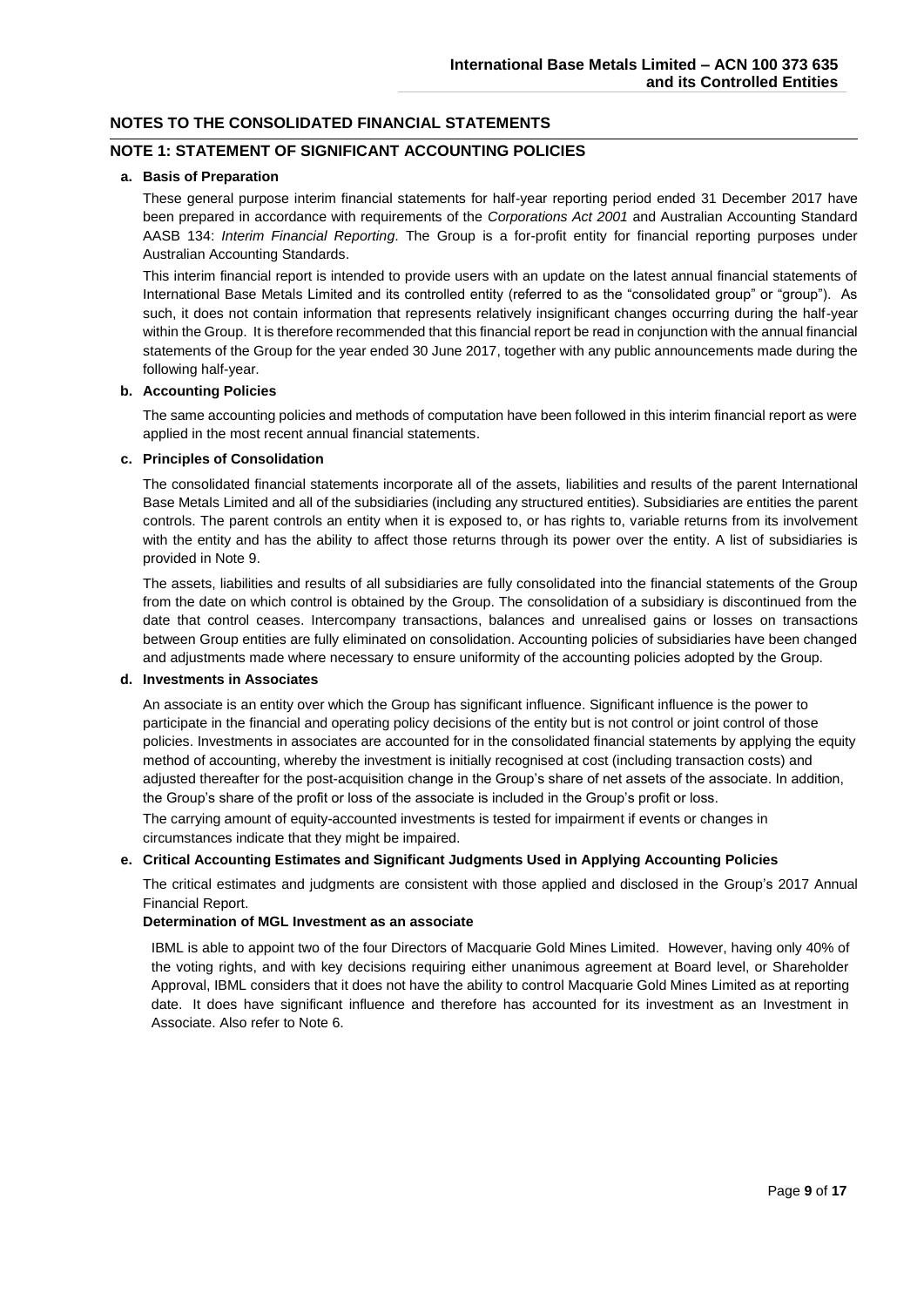### **NOTE 1: STATEMENT OF SIGNIFICANT ACCOUNTING POLICIES**

#### **f. Material uncertainty related to going concern**

The financial report has been prepared on the going concern basis of accounting, which assumes the continuity of normal business activities and the realisation of assets and settlement of liabilities in the ordinary course of business and at the amounts stated in the financial report.

The net loss after income tax for the consolidated entity for the half year ended 31 December 2017 was \$2,509,482 (2016: \$924,813) and the Group had net cash outflows from operating activities of \$796,730 (2016: \$761,370)

The Directors have considered the following in their assessment of going concern:

- (i) the Group had \$3.5 million cash on hand at 31 December 2017;
- (ii) Subscription and Shareholders agreements have been signed with Atlantic Tradeport Holdings (Proprietary) Limited for this Namibian entity to subscribe for 10% of the shares in Craton Mining and Exploration (Proprietary) Limited (Craton) for a consideration of N\$50 million (approx. A\$5 million). This would provide significant impetus for the development of the Omitiomire Copper Project. Please also refer to "Events subsequent to the end of the reporting period" regarding the fact that the first tranche and the second tranche have not been paid at the date of this report;
- (iii) Capital raisings or issues of convertible notes are planned during the next 12 months, as needed; and
- (iv) Costs can be reduced if the forecast cash inflows and capital injections do not fully materialise.

In the event that the consolidated entity is unable to obtain sufficient funds to meet anticipated expenditure, there is a material uncertainty that may cast significant doubt upon the Company and the consolidated entity's ability to continue as a going concern and whether it will realise its assets and extinguish its liabilities in the normal course of business at the amounts stated in the financial report.

At the date of approval of this financial report, the directors are of the opinion that no asset is likely to be realised for an amount less than the amount at which it is recorded in the financial statements at 31 December 2017. Accordingly, no adjustments have been made to the financial statements relating to the recoverability and classification of the asset carrying amounts or the amounts and classifications of liabilities that might be necessary.

#### **NOTE 2: REVENUE**

| From continuing operations         | 31 Dec 2017              | 31 Dec 2016 |
|------------------------------------|--------------------------|-------------|
| Other revenue                      |                          |             |
| Interest received – other entities | 58.613                   | 62.667      |
| Other                              | $\overline{\phantom{0}}$ | 31,593      |
| <b>TOTAL REVENUE</b>               | 58.613                   | 94,260      |
|                                    |                          |             |

#### **NOTE 3: DIVIDENDS**

No dividends have been declared or paid during the period.

### **NOTE 4: SEGMENT REPORTING**

### **(a) Notes to and forming part of the segment information**

#### **Accounting policies**

#### **Description of segments**

Management has determined the operating segments based on the reports reviewed by the Board that are used to make strategic decisions. The Board considers the business from both an exploration and a geographic perspective and has identified two reportable segments as disclosed below.

International Base Metals Limited and its controlled entities are involved in mineral exploration without an income stream at this stage. Cash flow management including the raising of capital from time to time to fund investment and working capital needs, therefore is an important function. The two reportable segments are Australia and Namibia which also equate to the geographic location.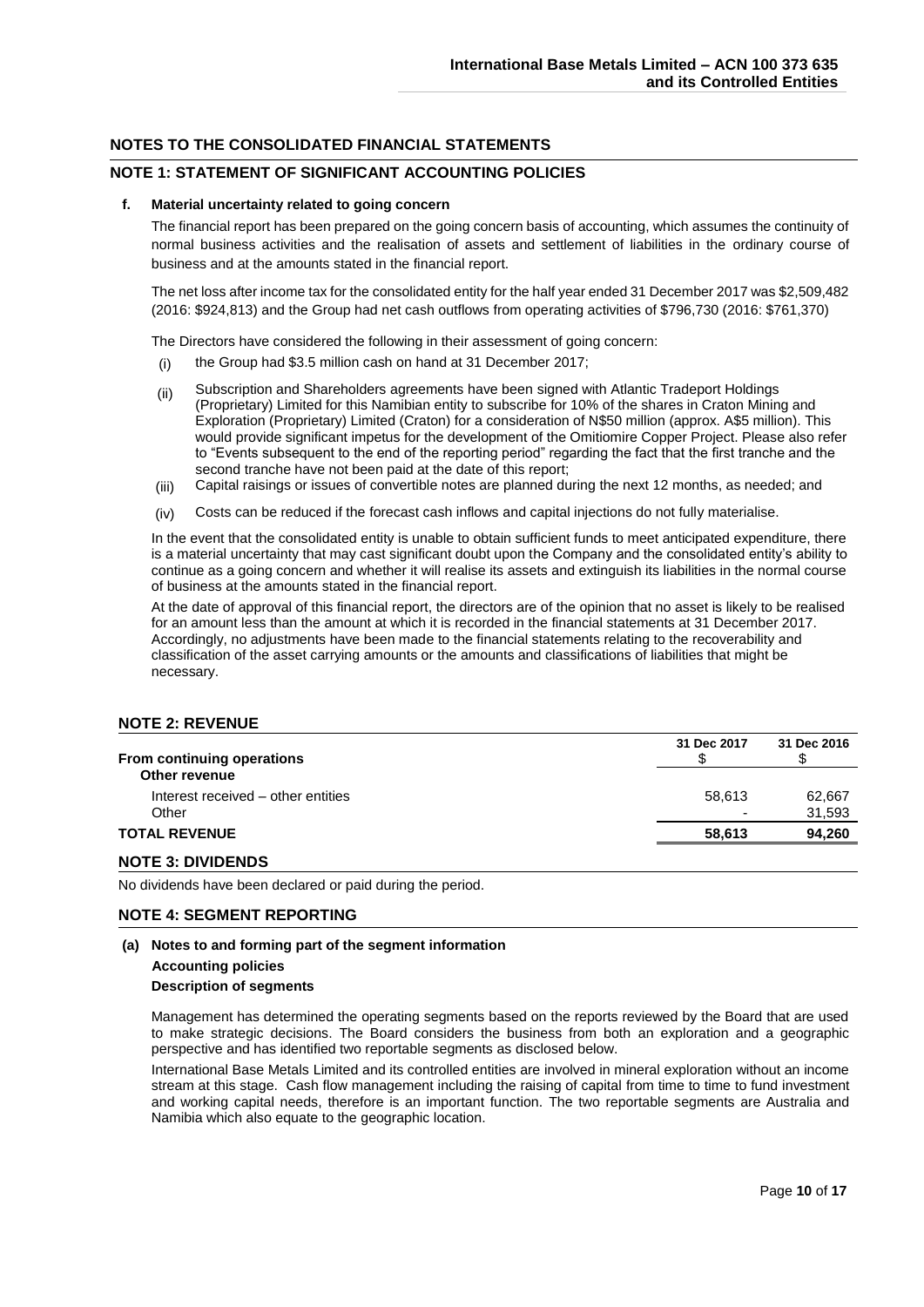## **NOTE 4: SEGMENT REPORTING (CONTINUED)**

#### **(b) Segment performance**

|                                                                                      |                        | Half Year Dec 2017                  |                         |                       | Half Year Dec 2016   |            |  |
|--------------------------------------------------------------------------------------|------------------------|-------------------------------------|-------------------------|-----------------------|----------------------|------------|--|
|                                                                                      | <b>Australia</b><br>\$ | <b>Namibia</b><br>5                 | Total<br>\$             | <b>Australia</b><br>S | <b>Namibia</b><br>\$ | Total<br>Ъ |  |
| <b>REVENUE</b>                                                                       |                        |                                     |                         |                       |                      |            |  |
| External sales<br>Other revenue (including finance<br>revenue)                       | 1,737,348              | 22,270                              | 1,759,618               | 755,431               | 49,535               | 804,966    |  |
| <b>Total segment revenue</b>                                                         | 1,737,348              | 22,270                              | 1,759,618               | 755,431               | 49,535               | 804,966    |  |
| Reconciliation of segment revenue<br>to Group revenue<br>Inter-segment elimination** | (1,698,815)            |                                     | $(2,190)$ $(1,701,005)$ | (710, 706)            |                      | (710,706)  |  |
| <b>Total Group revenue</b>                                                           | 38,533                 | 20,080                              | 58,613                  | 44,725                | 49,535               | 94,260     |  |
| ** Represents interest charged by Australia to Namibia on intercompany loan          |                        |                                     |                         |                       |                      |            |  |
| <b>NET PROFIT/(LOSS) BEFORE TAX</b>                                                  |                        |                                     |                         |                       |                      |            |  |
|                                                                                      | A 15 .                 | Half Year 2017<br>All and the first |                         | Accepted March 1976   | Half year Dec 2016   |            |  |

|             | Total | Namibia    | Australia           | Total       | Namibia    | Australia     |                                                                                                                                       |
|-------------|-------|------------|---------------------|-------------|------------|---------------|---------------------------------------------------------------------------------------------------------------------------------------|
| 362,090     |       | (901, 478) | 1,263,568           | (3,267,267) | (993,001)  | (2, 274, 266) | Net Profit/(loss) Before Tax *                                                                                                        |
|             |       |            |                     |             |            |               | <b>Reconciliation of segment net</b><br>profit before tax to Group net<br>profit before tax                                           |
| (1,286,903) |       | 710.706    | 757,785 (1,997,609) |             | 757.785    |               | Inter-segment eliminations* *                                                                                                         |
| (924,813)   |       | (190.771)  | (734, 041)          | (2,509,482) | (235, 216) | (2, 274, 266) | <b>Operating Net Loss before tax</b>                                                                                                  |
|             |       |            |                     |             |            |               | * Acceleration and the controlled the correlation of the body of the correlation of the correlation of the control of the correlation |

*\* Australian net loss includes interest earned including interest charged to a subsidiary \* \* Represents provision for impairment of intercompany loans, interest revenue and an exchange loss by Australia on a loan to Namibia; and interest expense by Namibia on loan from Australia*.

|                               | <b>Half Year Dec 2017</b> |                |                  | Half Year Dec 2016 |         |              |
|-------------------------------|---------------------------|----------------|------------------|--------------------|---------|--------------|
|                               | Australia                 | <b>Namibia</b> | Total            | Australia          | Namibia | Total        |
| Segment assets current*       | 3,100,266                 | 508.831        | 3.609.097        | 4.124.543          | 832.935 | 4,957,478    |
| Segment assets non-current**  | 18,116,149                | 37.755         | 18.153.904       | 19.791.500         | 82.512  | 19.874.012   |
| Inter-segment eliminations*** | (10,000,001)              |                | $-$ (10,000,001) | (10,000,019)       | (11)    | (10,000,030) |
| <b>Total Group assets</b>     | 11,216,414                | 546.586        | 11,763,000       | 13,916,024         | 915.436 | 14,831,460   |

*\* Australian current assets are cash and receivables. Namibian current assets are cash and receivables.*

*\*\* Australian non-current assets include investment in subsidiaries, investments in other listed entities, and office plant and equipment. Namibian non-current assets are plant and equipment.*

*\*\*\* Eliminations in segment assets include loans from the Parent to the controlled entities as at 31 December 2017 \$25,208,003 (June 2017:\$ 25,509,189) which has been offset against the impairment of these loans*

#### **NOTE 5: ISSUED CAPITAL**

|                                                                        | 31/12.2017             | 30.6.2017              | 31/12.2017 | 30.6.2017  |
|------------------------------------------------------------------------|------------------------|------------------------|------------|------------|
|                                                                        | No of<br><b>Shares</b> | No of<br><b>Shares</b> |            |            |
| Fully paid ordinary shares 557, 762, 504 (30 June 2017: 544, 158, 541) | 557,762,504            | 544.158.541            | 68.080.943 | 67,707,532 |

#### **(a) Movements in ordinary share capital**

|              | <b>Date</b> | <b>Details</b>                         | No of<br>shares | Œ          |
|--------------|-------------|----------------------------------------|-----------------|------------|
| 30 June 2017 | Balance     |                                        | 544,158,541     | 67,707,532 |
|              |             | Share based payment net of issue costs | 13,603,963      | 373.411    |
|              |             |                                        | 557,762,504     | 68,080,943 |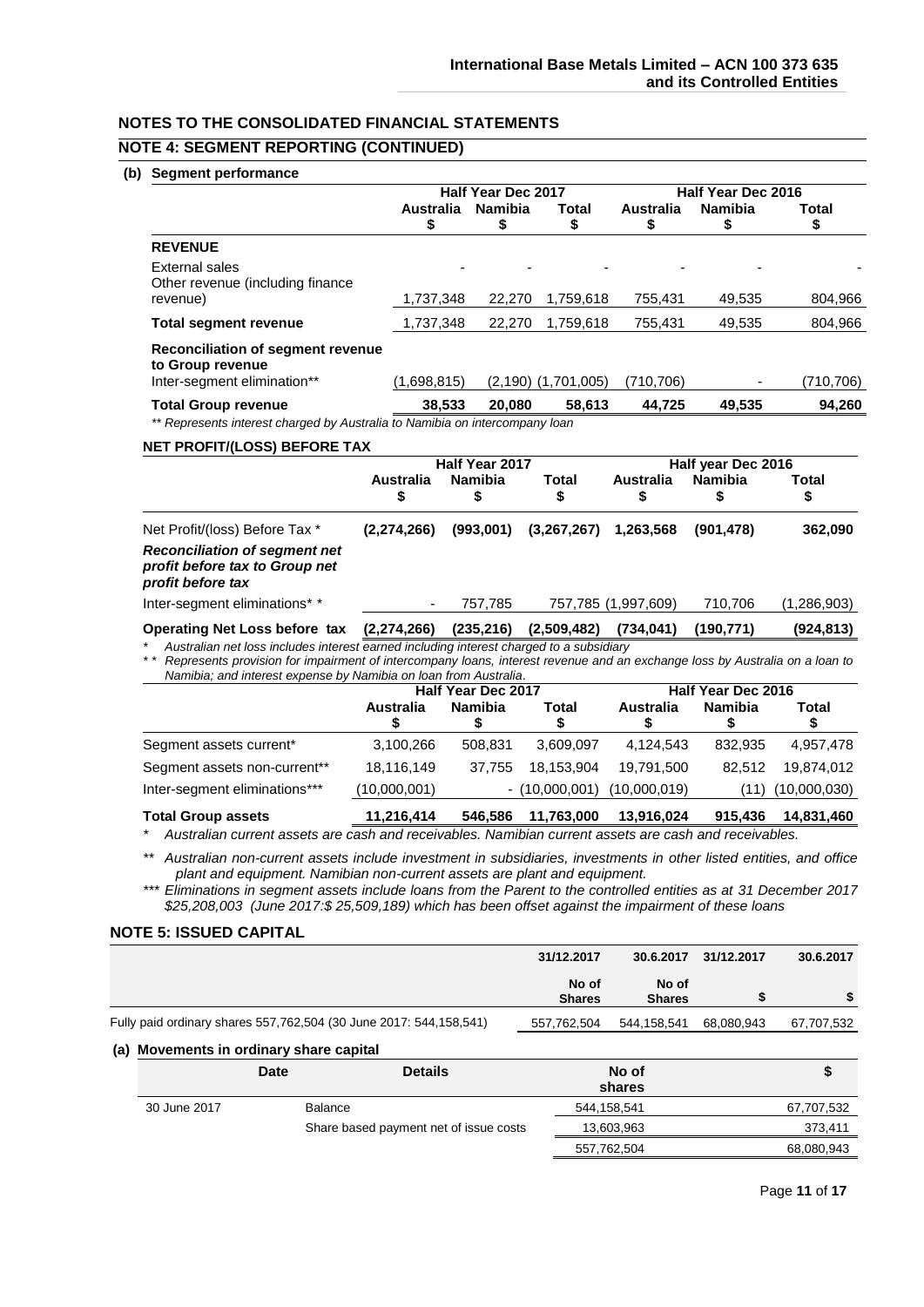#### **NOTE 6: ASSOCIATES**

Set out below are details of the Group's investment in an associate Macquarie Gold Limited (MGL). An unlisted private company with a gold mine currently in the commissioning stage prior to full production. As an unlisted company there is no quoted market price available for MGL shares. Also refer to Note 8.

| Name                      | <b>Classification</b> | Place of<br><b>Business</b> | <b>Proportion of Ordinary</b><br><b>Share Interests/Participating</b><br><b>Share</b> |                  | Measurement<br>Method |           | <b>Carrying Amount</b> |
|---------------------------|-----------------------|-----------------------------|---------------------------------------------------------------------------------------|------------------|-----------------------|-----------|------------------------|
|                           |                       |                             | Dec 2017                                                                              | <b>June 2017</b> |                       | Dec 2017  | <b>June 2017</b>       |
| Macquarie<br>Gold Limited | Associate             | Sydney,<br>Australia        | 40%                                                                                   | 40%              | <b>Equity Method</b>  | 8,058,834 | 8.189.042              |

| Summarised statement of comprehensive income                          | Dec 2017   | <b>June 2017</b> |
|-----------------------------------------------------------------------|------------|------------------|
| Revenue                                                               | 5.320      | 66,617           |
| Loss from continuing operations                                       | (330, 839) | (1,209,368)      |
| Total comprehensive income                                            | (325, 519) | (1,209,368)      |
| Group's share of Total comprehensive income                           | (130, 208) | (487, 747)       |
| Reconciliation of carrying amounts                                    | Dec 2017   | <b>June 2017</b> |
| Cost of investment in associate                                       | 8,189,042  | 8,676,789        |
| Group's share of associates loss after tax from continuing operations | (130,208)  | (487, 747)       |
| Carrying amount of the investment in associate                        | 8,058,834  | 8,189,042        |
|                                                                       |            |                  |

#### **NOTE 7: CONTINGENT LIABILITIES**

There are no contingent liabilities at balance sheet date.

#### **NOTE 8: EVENTS SUBSEQUENT TO REPORTING DATE**

On 15 January 2018 the acquisition of Macquarie Gold Limited (MGL) was completed with 131,550,000 ordinary fully paid shares issued to MGL shareholders. MGL and this company's subsidiary Challenger Mines Pty Ltd are now fully owned subsidiaries of IBML.

A loan facility agreement was also signed with MGL with the total of all secured loans including accrued interest capped at \$10 million.

The Head Office of MGL in Sydney was closed on 31 January 2018 and moved to IBML's Head office in Chatswood.

The fair value of the 20 million MGL options issued to IBML and the 30 million options originally issued to MGL shareholders exercisable at \$0.375 and expiring on 15 July 2019 have been assessed as having nil value and thus impaired. These options were cancelled according to a resolution of the Board. A binding term sheet was signed with Macquarie Gold Limited on 24 December 2017 to acquire all the issued shares and options.

As per the Subscription and Shareholders agreements signed with Atlantic Tradeport Holdings (Proprietary) Limited the first tranche subscription of N\$10 million (approx. A\$1 million) and the second tranche of N\$20 million (A\$2 million) have not been paid by the due dates. Legal action is now being taken for recovery of the amount owing under the agreement.

There are no other matters or circumstances which have arisen since the end of the financial period which significantly affected or may significantly affect the operations of the entities, the results of those operations, or state of affairs of the entities in future financial periods.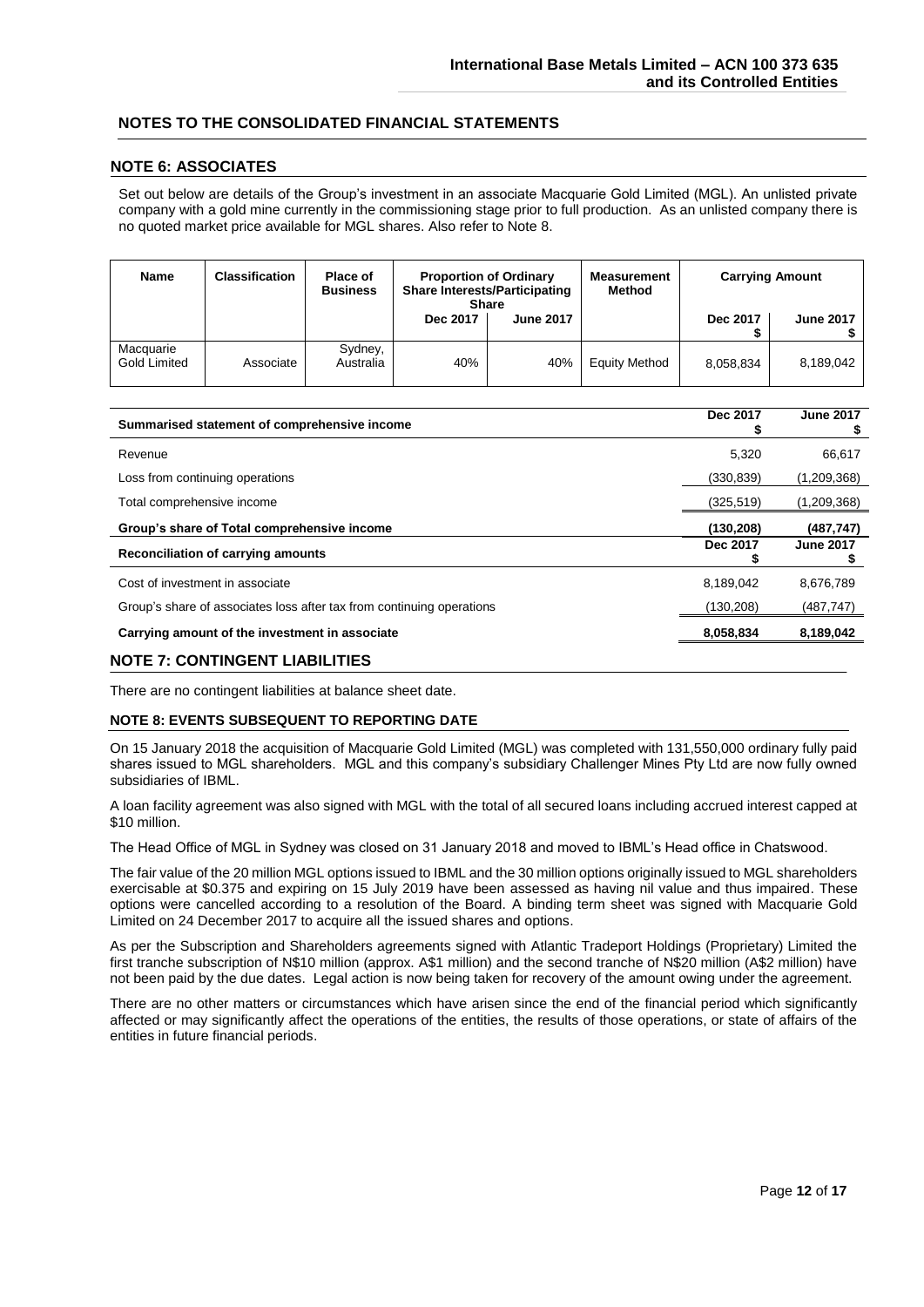## **NOTE 9: INTEREST IN SUBSIDIARIES**

Set out below are the Group's subsidiaries at 31 December 2017. The subsidiaries listed below have share capital consisting solely of ordinary shares, which are held directly by the Group and the proportion of ownership interests held equals the voting rights held by the Group. Each subsidiary's country of incorporation or registration is also its principal place of business.

#### **Name of entity Country of Incorporation Shares Class of Ownership Interest December 2017 June 2017** *Parent entity* International Base Metals Limited **Australia** Australia Ordinary 100% 100% *Controlled entities* AuriCula Mines Pty Ltd (incorporated 15 March 2004) Australia Ordinary 100% 100% Craton Mining and Exploration (Pty) Ltd (acquired 12 February 2007) Namibia Ordinary 100% 100% Omitiomire Mining Company (Pty) Ltd (incorporated 4 March 2009) Namibia Ordinary 100% 100% Kopermyn Explorations (Pty) Ltd **Namibia** Ordinary **- 100%**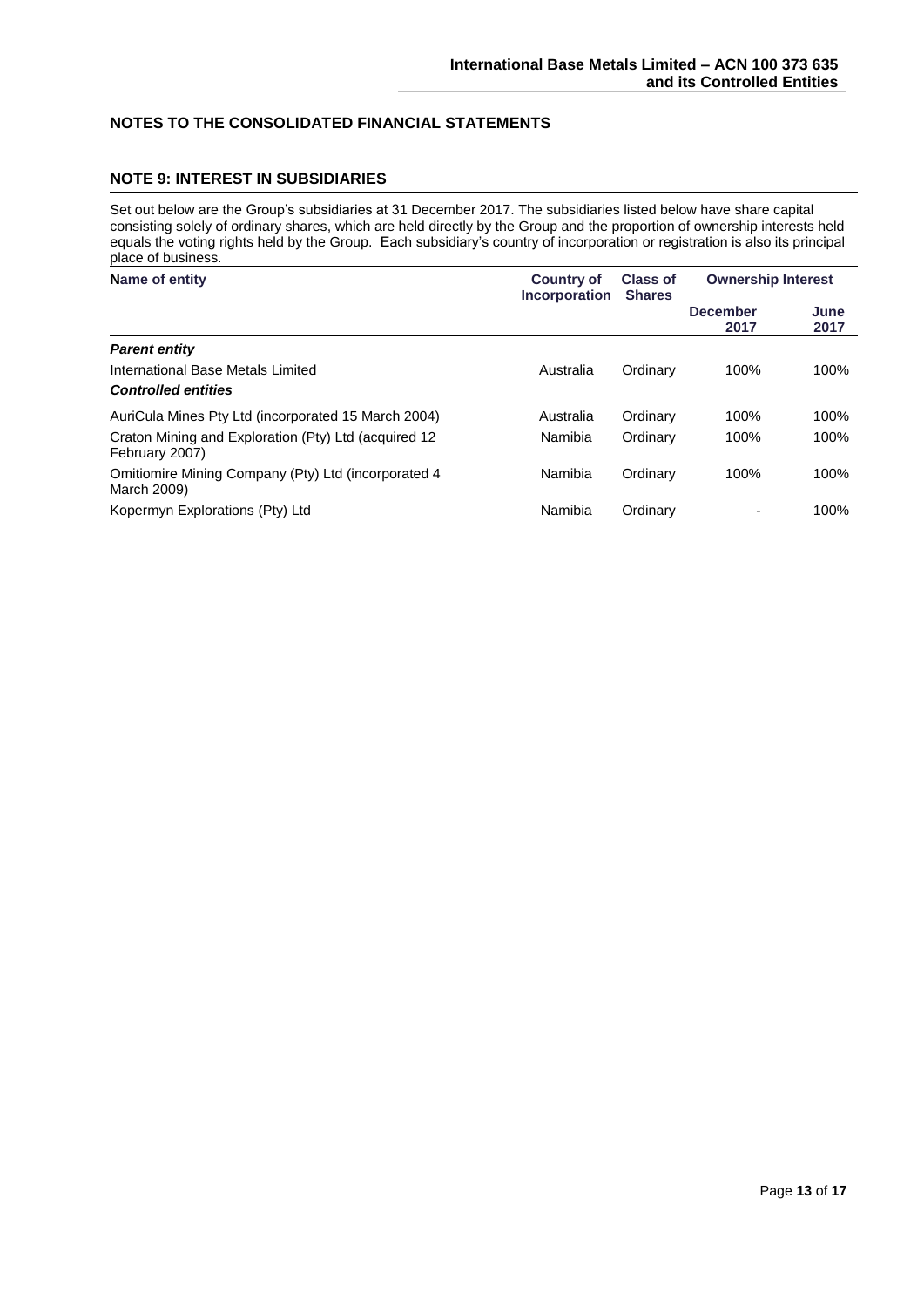## **DIRECTORS' DECLARATION**

In the Directors' opinion:

.

- 1 1. the financial statements and notes set out on pages 5-13
	- a. comply with Accounting Standard AASB 134 'Interim Financial Reporting', and
	- b. give a true and fair view of the consolidated entity's financial position as at 31 December 2017 and of its performance for the half-year ended on that date, and
- 2 2. there are reasonable grounds to believe that International Base Metals Limited will be able to pay its debts as and . when they become due and payable.

This declaration is made in accordance with a resolution of the Directors

Hugh Ian Thomas Executive Chairman

Dated this 7 March 2018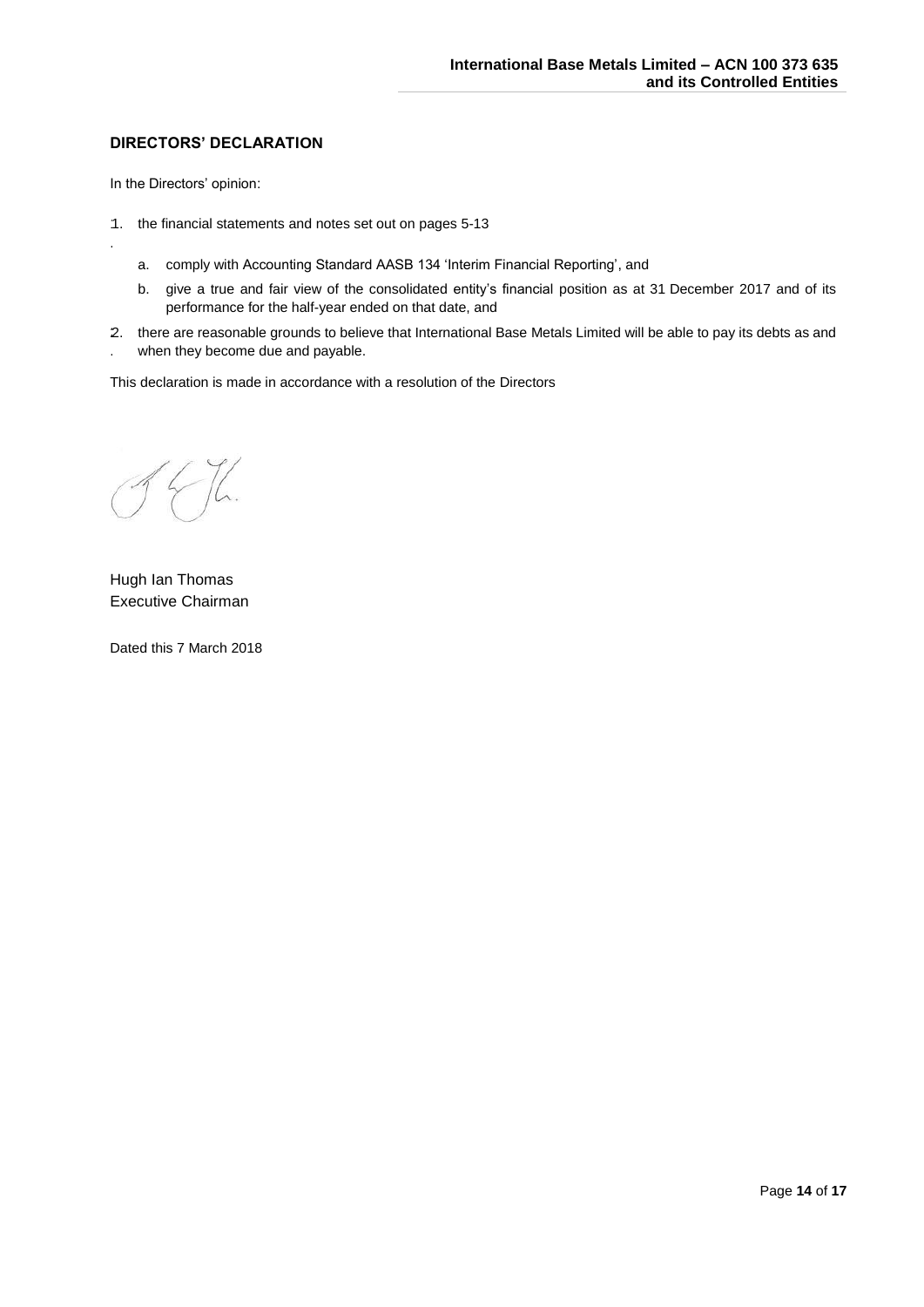

Level 17, 383 Kent Street Sydney NSW 2000

Correspondence to: Locked Bag Q800 QVB Post Office Sydney NSW 1230

**T** +61 2 8297 2400 **F** +61 2 9299 4445 **E** info.nsw@au.gt.com **W** www.grantthornton.com.au

# Auditor's Independence Declaration To the Directors of International Base Metals Limited

In accordance with the requirements of section 307C of the *Corporations Act 2001*, as lead auditor for the review of International Base Metals Limited for the half-year ended 31 December 2017. I declare that, to the best of my knowledge and belief, there have been:

- a No contraventions of the auditor independence requirements of the *Corporations Act 2001* in relation to the review; and
- b No contraventions of any applicable code of professional conduct in relation to the review.

hornfon

Grant Thornton Audit Pty Ltd Chartered Accountants

N P Smietana Partner – Audit & Assurance

Sydney, 7 March 2018

Grant Thornton Audit Pty Ltd ACN 130 913 594 a subsidiary or related entity of Grant Thornton Australia Ltd ABN 41 127 556 389

Liability limited by a scheme approved under Professional Standards Legislation.

<sup>&#</sup>x27;Grant Thornton' refers to the brand under which the Grant Thornton member firms provide assurance, tax and advisory services to their clients and/or refers to one or more member firms, as the context requires. Grant Thornton Australia Ltd is a member firm of Grant Thornton International Ltd (GTIL). GTIL and the member firms are not a worldwide partnership. GTIL and each member firm<br>is a separate legal entity. S are not liable for one another's acts or omissions. In the Australian context only, the use of the term 'Grant Thornton' may refer to Grant Thornton Australia Limited ABN 41 127 556 389 and its<br>Australian subsidiaries and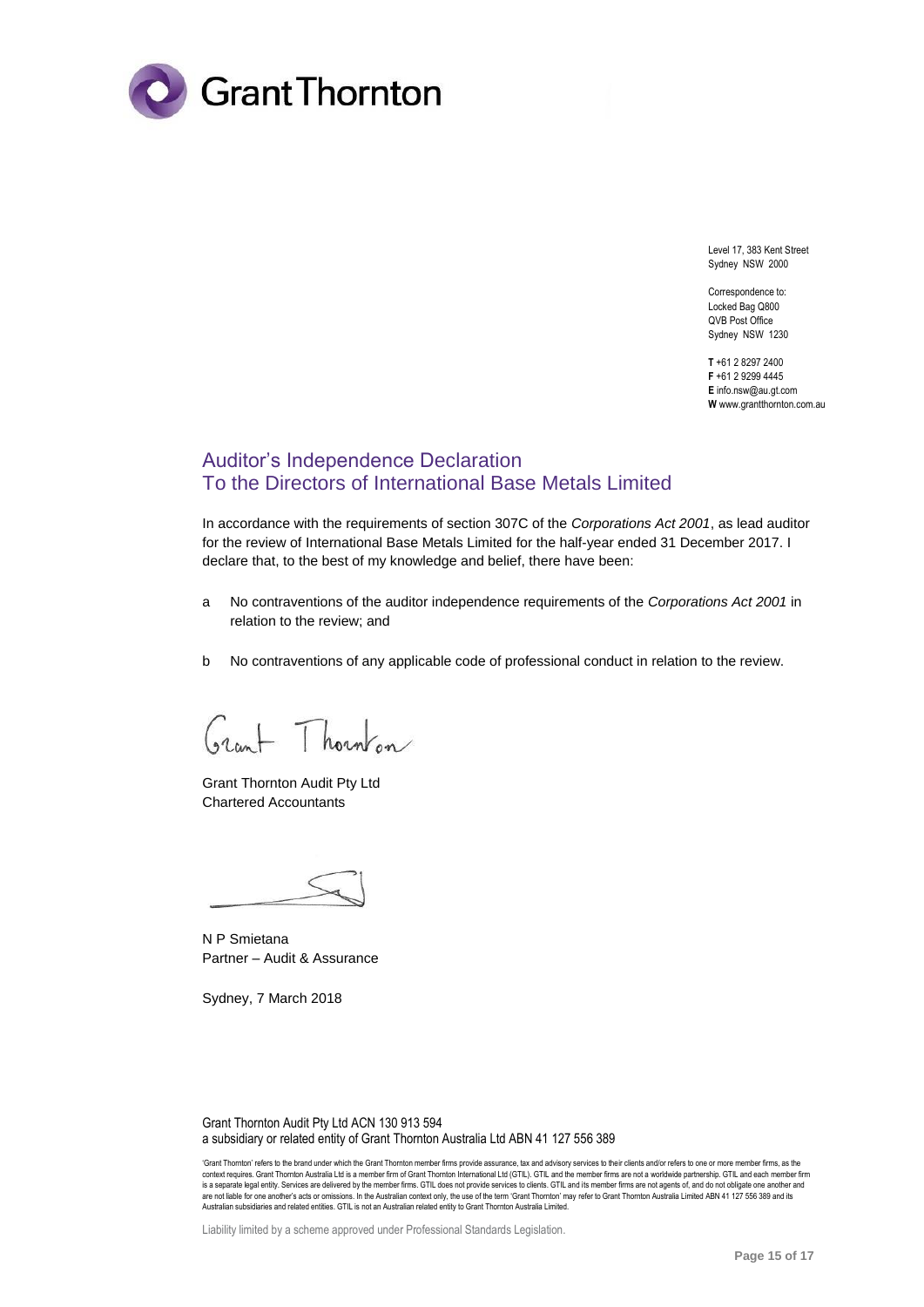

Level 17, 383 Kent Street Sydney NSW 2000

Correspondence to: Locked Bag Q800 QVB Post Office Sydney NSW 1230

**T** +61 2 8297 2400 **F** +61 2 9299 4445 **E** info.nsw@au.gt.com **W** www.grantthornton.com.au

# Independent Auditor's Review Report To the Members of International Base Metals Limited

#### *Report on the Half-Year Financial Report*

#### **Conclusion**

We have reviewed the accompanying half-year financial report of International Base Metals Limited (the Company) and its subsidiaries (the Group), which comprises the consolidated statement of financial position as at 31 December 2017, and the consolidated statement of profit or loss and other comprehensive income, consolidated statement of changes in equity and consolidated statement of cash flows for the half-year ended on that date, a description of accounting policies, other selected explanatory notes, and the directors' declaration.

Based on our review, which is not an audit, nothing has come to our attention that causes us to believe that the half-year financial report of International Base Metals Limited does not give a true and fair view of the financial position of the Group as at 31 December 2017, and of its financial performance and its cash flows for the half-year ended on that date, in accordance with the *Corporations Act 2001*, including complying with Accounting Standard AASB 134 *Interim Financial reporting*.

#### **Material Uncertainty Related to Going Concern**

We draw attention to Note 1(f) in the financial statements, which indicates that the Group incurred a net loss of \$2,509,482 during the period ended 31 December 2017, and had net cash outflows from operating activities of \$796,730. As stated in Note 1(f), these events or conditions, along with other matters as set forth in Note 1(f), indicate that a material uncertainty exists that may cast doubt on the Group's ability to continue as a going concern. Our opinion is not modified in respect of this matter.

#### **Directors Responsibility for the Half-Year Financial Report**

The Directors of the Company are responsible for the preparation of the half-year financial report that gives a true and fair view in accordance with Australian Accounting Standards and the *Corporations Act 2001* and for such internal control as the directors determine is necessary to enable the preparation of the half-year financial report that gives a true and fair view and is free from material misstatement, whether due to fraud or error.

Grant Thornton Audit Pty Ltd ACN 130 913 594 a subsidiary or related entity of Grant Thornton Australia Ltd ABN 41 127 556 389

'Grant Thornton' refers to the brand under which the Grant Thornton member firms provide assurance, tax and advisory services to their clients and/or refers to one or more member firms, as the context requires. Grant Thornton Australia Ltd is a member firm of Grant Thornton International Ltd (GTIL). GTIL and the member firms are not a worldwide partnership. GTIL and each member firm is a separate legal entity. Services are delivered by the member firms. GTIL does not provide services to clients. GTIL and its member firms are not agents of, and do not obligate one another and are not liable for one another's acts or omissions. In the Australian context only, the use of the term 'Grant Thornton' may refer to Grant Thornton Australia Limited ABN 41 127 556 389 and its Australian subsidiaries and related entities. GTIL is not an Australian related entity to Grant Thornton Australia Limited.

Liability limited by a scheme approved under Professional Standards Legislation.